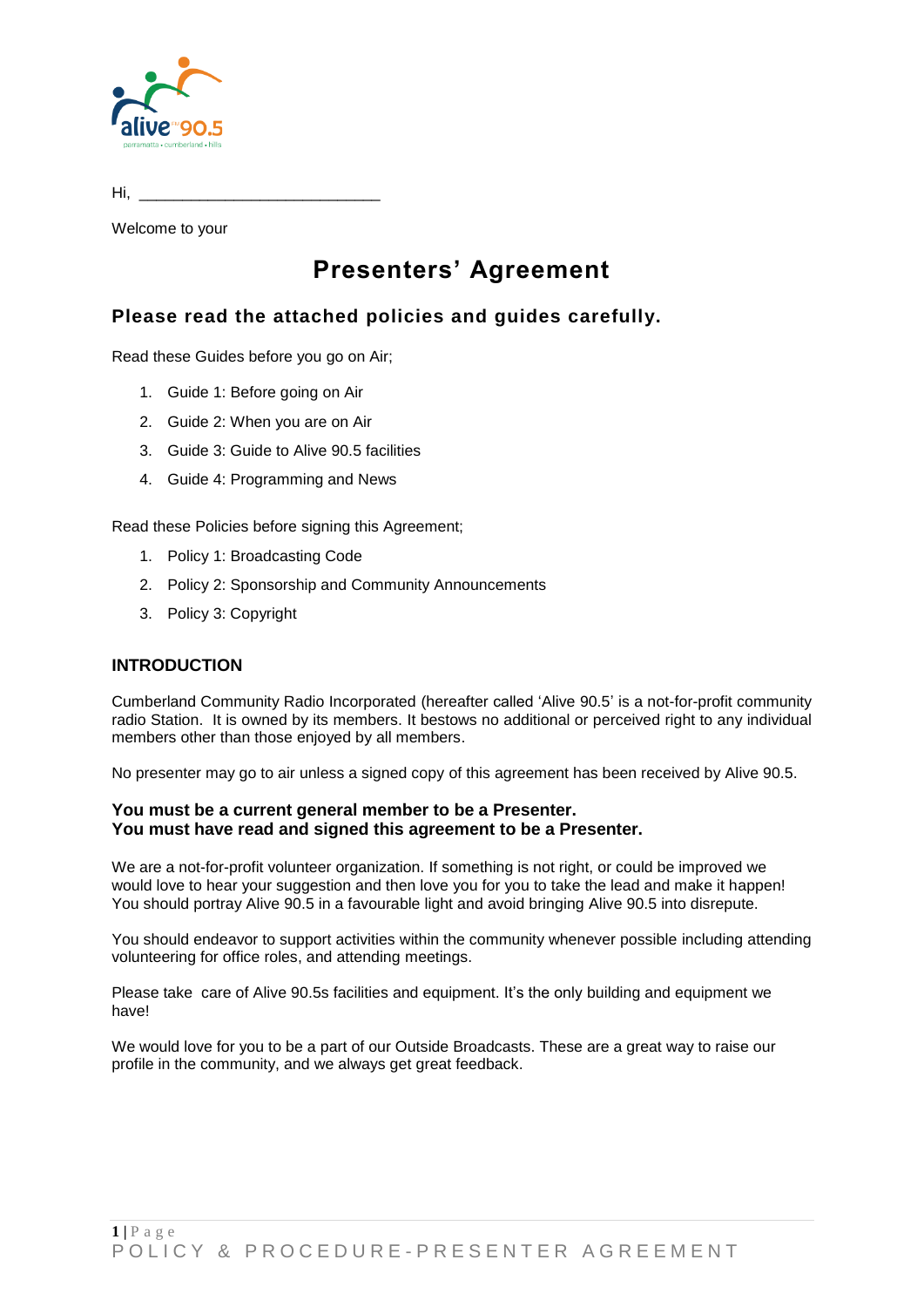### **PRESENTERS' RESPONSIBILITIES:**

Presenters accept responsibility for;

- Being at the Station before the start of their program.
- Being fit and ready to professionally present their program
- Developing content for their program that complies with media law requirements including defamation, contempt of court, copyright and anti-discrimination laws.
- Actions, suits, claims, losses and/or damages as a result of their comments or conduct, and also that of their guests, on air.
- Informing Management, within 24 hours, of any complaint concerning their program or other incidents that might lead to a complaint. Take the name and number of the complainant, and the details of their complaint. You can also invite them to send an email detailing their complaint to; [mail@alive905.com.au](mailto:mail@alive905.com.au)
- Following directions and decisions made by the management of 'Alive 90.5' on program content including sponsorship announcements, presentation and technical quality, on-air conduct, access to station premises, use of station equipment and property, strategic planning, risk management, and Occupational Health & Safety.

Presenters should be aware that with the advent of 'streaming', political comment which may not attract attention in this country may be treated more harshly elsewhere. As a local community radio station, 'Alive 90.5' will not permit its broadcasting facilities be used to ferment political debate overseas. Should this occur the Board will take the matter seriously.

Community standards are more liberal than previously. Expressions and words that were looked on as inappropriate have become a part of many everyday conversations. 'Alive 90.5' takes the view that while the use of offensive or inappropriate language is widespread, 'Alive 90.5' does not allow its use on air.

No offensive language within music between 6 am and 9 pm. All songs with offensive language to be forecast on air to allow parents to turn the radio down/off.

### **SPONSORSHIP ANNOUNCEMENTS**

#### **It is imperative to follow the sponsorship announcement guidelines**.

A summary of these as issued by the Australian Communication and Media Authority (ACMA) is attached to these guidelines. Refer to **Guide 2: Sponsorship.** 

### **DO NOT PLACE OUR LICENSE IN JEOPARDY BY INFRINGING THESE CONDITIONS**

- We are allowed a maximum of **5 minutes of sponsorship announcements per hour**. *Do not exceed this*.
- Each sponsorship announcement must acknowledge the sponsor as a supporter of Alive 90.5. E.g.: "xxxx is a sponsor of 'Alive 90.5'.
- Failure to include this acknowledgement will make the announcement an "advertisement" which is not allowed.
- Each sponsorship announcement **must be individually tagged**. It is not permissible to do a group tag.
- Sponsorships should be pre-recorded and be no longer than 30 seconds.
- There is to be no sponsorship or promotion of cigarettes or tobacco products.
- There is to be no sponsorship or promotion of goods or services which might be considered to offend community standards.
- Before any sponsorship is broadcast a sponsorship agreement must be obtained, signed by the sponsor and lodged with Alive 90.5 management.
- You must not enter into any significant joint promotions or contra arrangements or involve Alive 90.5 in any outside third party promotions without approval of the Board.
- Any sponsorship or contra arrangement must benefit Alive 90.5 and not the individual presenter.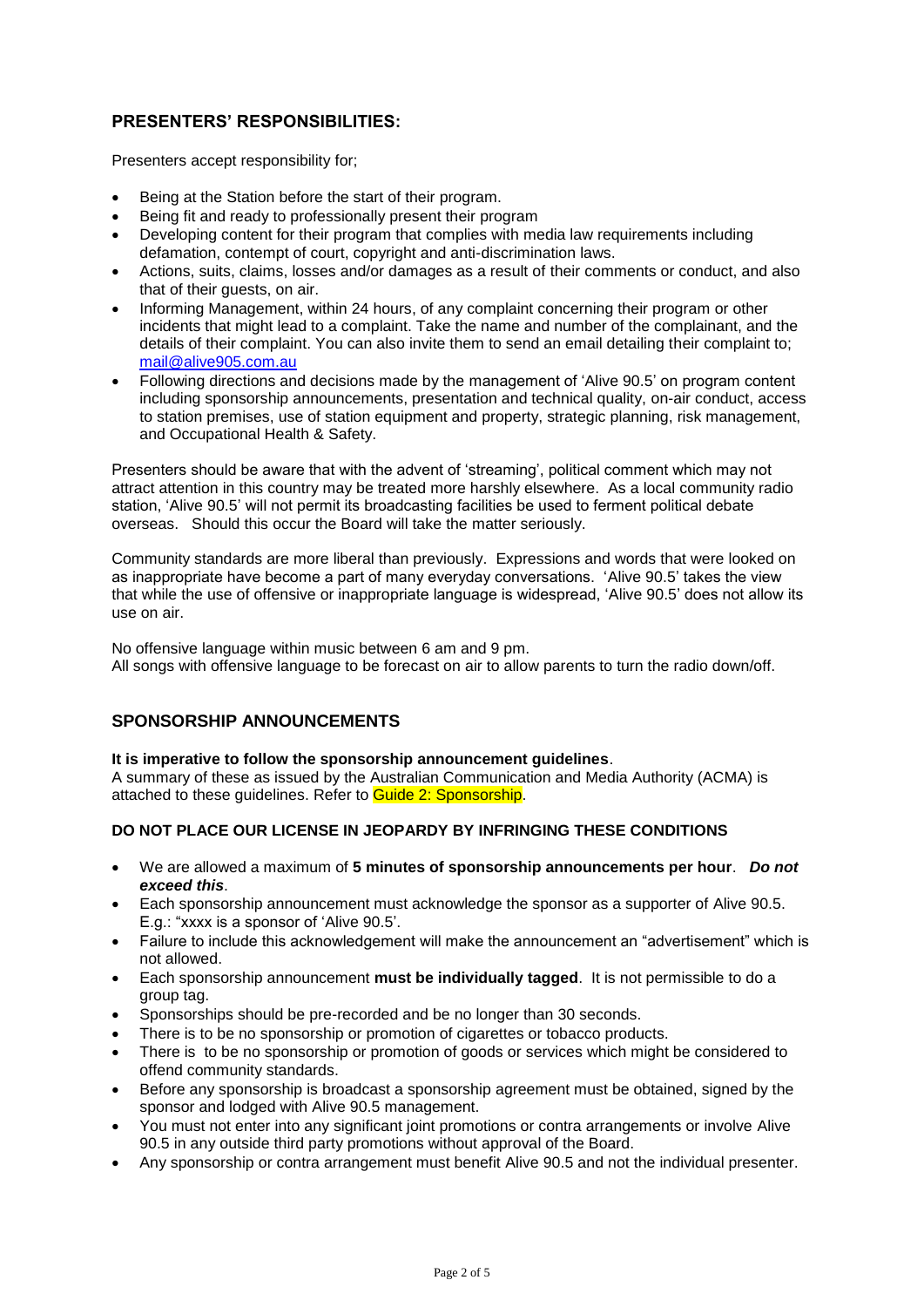• Presenters who obtain sponsorship are entitled to a credit on any air-fees payable for the year in which they secure sponsorship.

### **AIR-FEES:**

- Air fees are a Presenter's access fees to broadcast on Alive 90.5.
- The Presenter is required to pay Air Fees if not presenting a Prime Time program (Weekday Breakfast 6-9am, Weekday Drive, 4-6pm, Saturday 1-5pm).
- The Presenter is responsible for the Air fees even if they do not present the program due to personal commitments etc. If the Presenter has another substitute fill in for them, the Presenter is still responsible for the air fees.
- Presenters are encouraged to find a Partner/Sponsor to cover their air fees. Ongoing renewal of Partners/Sponsor is the responsibility of the Presenter.
- Air-fees are charged to help finance 'Alive 90.5'. The Board will from time- to-time recommend the level of air-fees to a members' meeting, and these will be kept as low as possible whilst ensuring financial stability of 'Alive 90.5'.
- Air-fee accounts will be invoiced quarterly in advance and are to be paid as per invoice terms. Any sponsorship brought in by Presenters will be credited to their air-fees, unless otherwise requested. Invoice reminders may be sent while ever an invoice has not been paid.
- If an account remains unpaid at the end of the invoice terms, the presenter will be issued an overdue notice. If satisfactory written arrangements to pay the amount owing are not received form the Presenter within 14 days suspension will result.
- If suspension occurs, that presenter will have to make a new application for a program to the Program Committee

Read these Guides before you go on Air;

- 5. Guide 1: Before going on Air
- 6. Guide 2: When you are on Air
- 7. Guide 3: Guide to Alive 90.5 facilities
- 8. Guide 4: Programming and News

Read these Policies before signing this Agreement;

- 4. Policy 1: Broadcasting Code
- 5. Policy 2: Sponsorship and Community Announcements
- 6. Policy 3: Copyright

### **GRIEVANCES:**

- If any presenter has a grievance with another presenter, a committee or the Board, provision exists within Alive 90.5's Rules to deal with this. You can get a copy of the Rules at any time.
- Complaints should be written and sent to the Board who will make arrangements to deal with it
- Disputes between members should be contained to the persons involved.
- It is the policy of 'Alive 90.5' to attempt to resolve grievances as amicably as possible for the benefit of all parties.
- Presenters should not take complaints to any outside organisation until the matter has been dealt with by the Board. To do so may bring Alive 90.5 into disrepute and any breach of this agreement will be viewed seriously.

### **PROGRAMMING and PROGRAMS**

• All program slots are the property of Alive 90.5.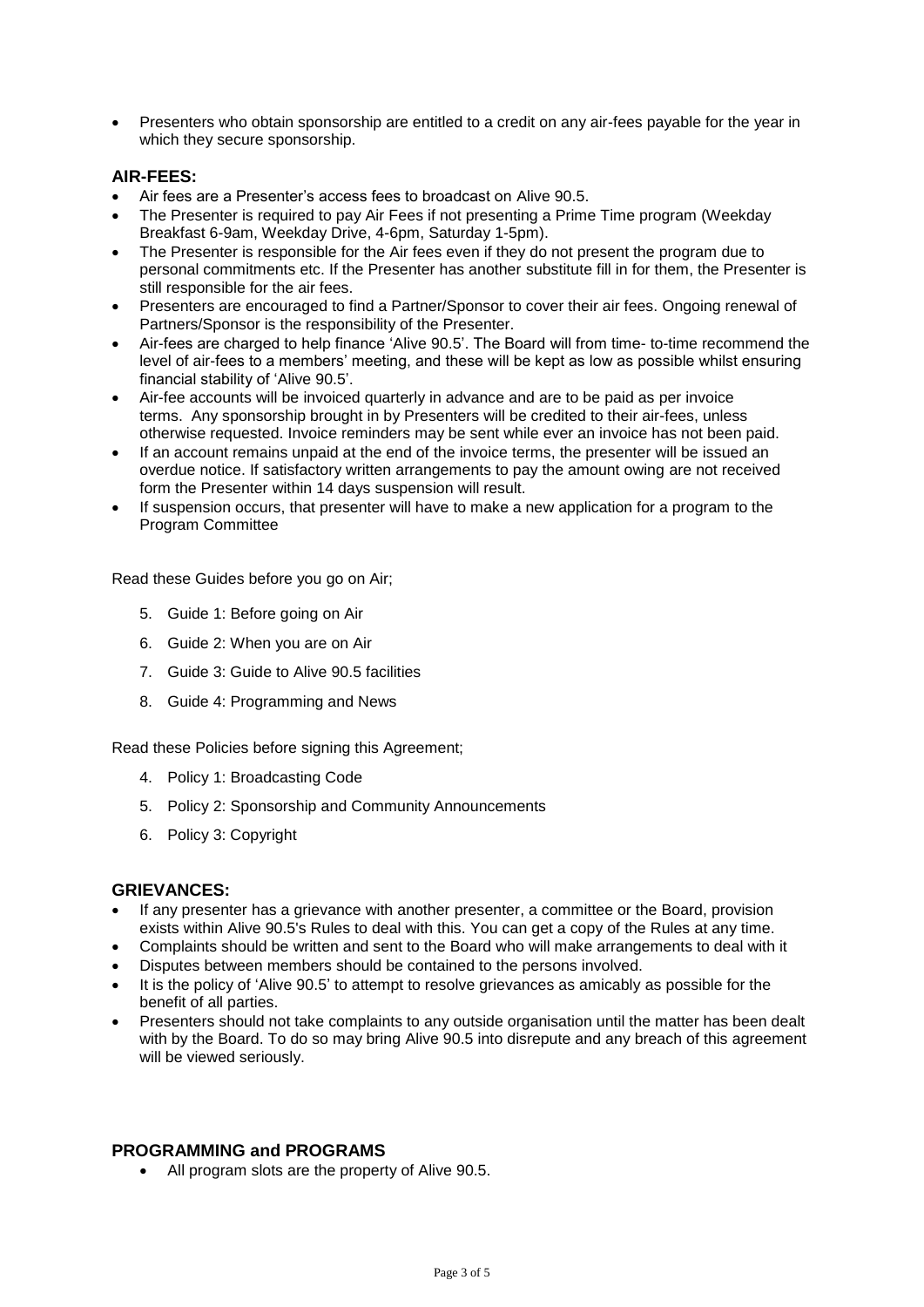- The Board through the Program Committee manages all programming decisions that affect presenters or program providers, and this may include revising program durations, presenter's airtime or cancelling a program.
- The Board through the Program Committee retains the right as to placement of programs into suitable time slots.
- The Board has the duty to move, shorten or cut shows which are no longer suited or do not maintain an acceptable standard.
- You do not have the right to "pass your program on" to another presenter. The Program Committee will decide what happens to the vacated time slot
- You are not to change the nature of your program without prior Board approval. For example if you had approval to present a gypsy folk program, you could not change it to a rock and roll program, without prior approval.
- Presenters of non-English language programs must supply, at their expense, an English translation upon the request of station management, for any part of their program.

### **COMPLAINTS:**

- The Code of Practice provides a policy for dealing with complaints from the General Public concerning 'Alive 90.5' and its programs.
- In the first instance the person receiving the complaint MUST inform an Alive 90.5 Board Member in writing. The complaint will then be assessed, and if necessary passed to the Board. From there the complaint will be dealt with under the procedure outlined in the Code of Practice.
- Only complaints accompanied by the caller's name address and/or telephone number will be dealt with under the Code. Please endeavor to collect this information when you receive the call.
- complaints will be received by a responsible person in normal office hours and receipt is acknowledged in writing,
- complaints will be conscientiously considered, investigated if necessary, and responded to substantively as soon as possible,
- complaints will be responded to in writing within 60 days of receipt, as required by the Act, and the response will include a copy of the Codes, and complainants are advised in writing that they have the right to refer their complaint about a Code matter to ACMA provided they have first: formally lodged their complaint with the licensee in writing, and received a substantive response from the licensee and are dissatisfied with this response, or have not received a response from the licensee within 60 days after making the complaint.

### **THE OFFICE**

- Board Members and authorised administration and technical staff are the only persons allowed to open and enter the Administration Office alone. All other persons must have an authorised person with them.
- The Administration Office must be locked after use.

Resigning as a Presenter;

• If you no longer wish to remain as a presenter, you are required to notify the Chairperson as early as possible in order for other arrangements to be made.

### **PRESENTER'S DECLARATION:**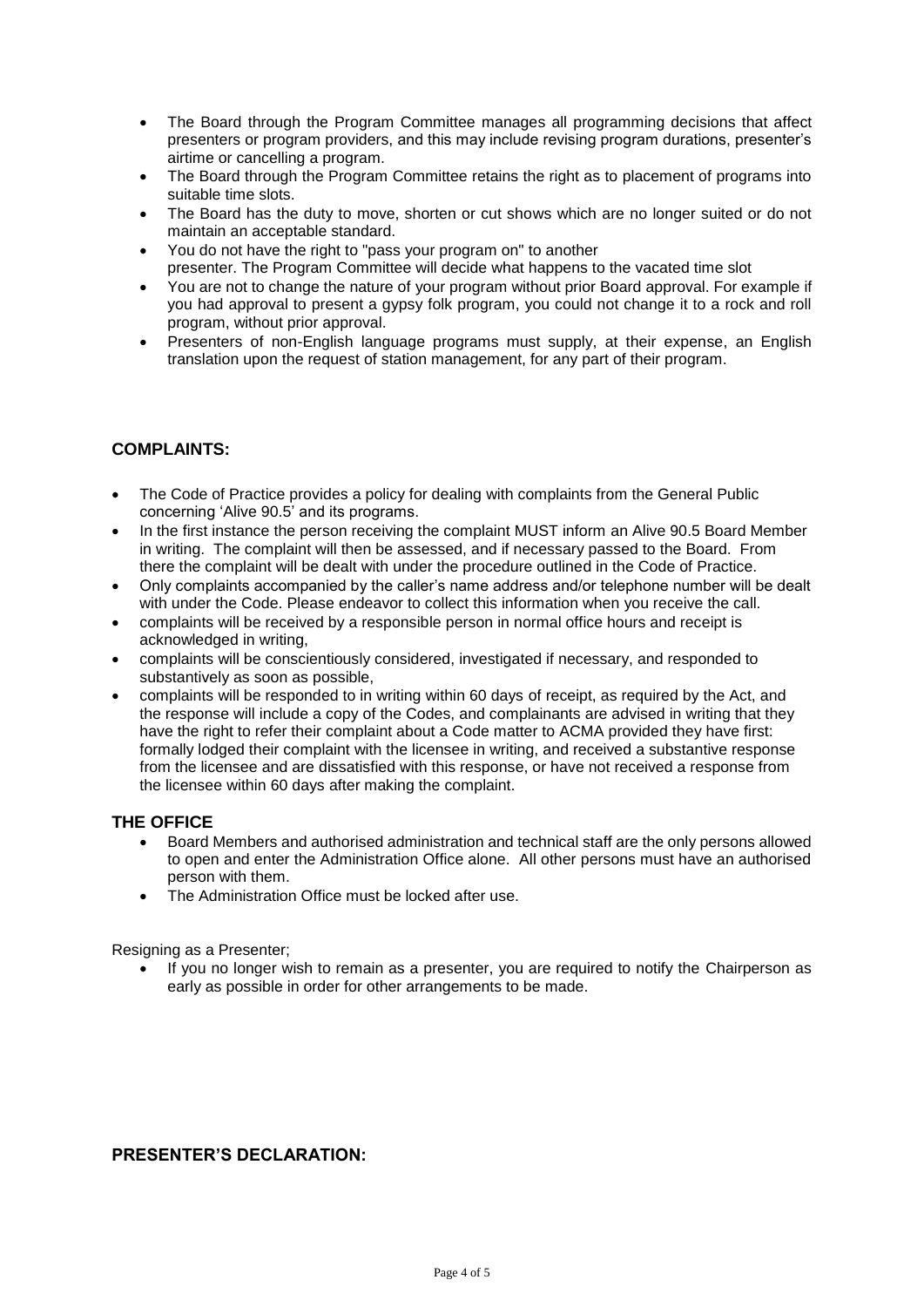| (Print name)            | (Address)                                                                                                                                                                                          |  |
|-------------------------|----------------------------------------------------------------------------------------------------------------------------------------------------------------------------------------------------|--|
|                         | Hereby declare that I will abide by the rules of Alive 90.5, as set out in this agreement.<br>I further declare that I have read and understood my responsibilities under the Guides and Policies. |  |
|                         |                                                                                                                                                                                                    |  |
| on behalf of Alive 90.5 |                                                                                                                                                                                                    |  |
|                         |                                                                                                                                                                                                    |  |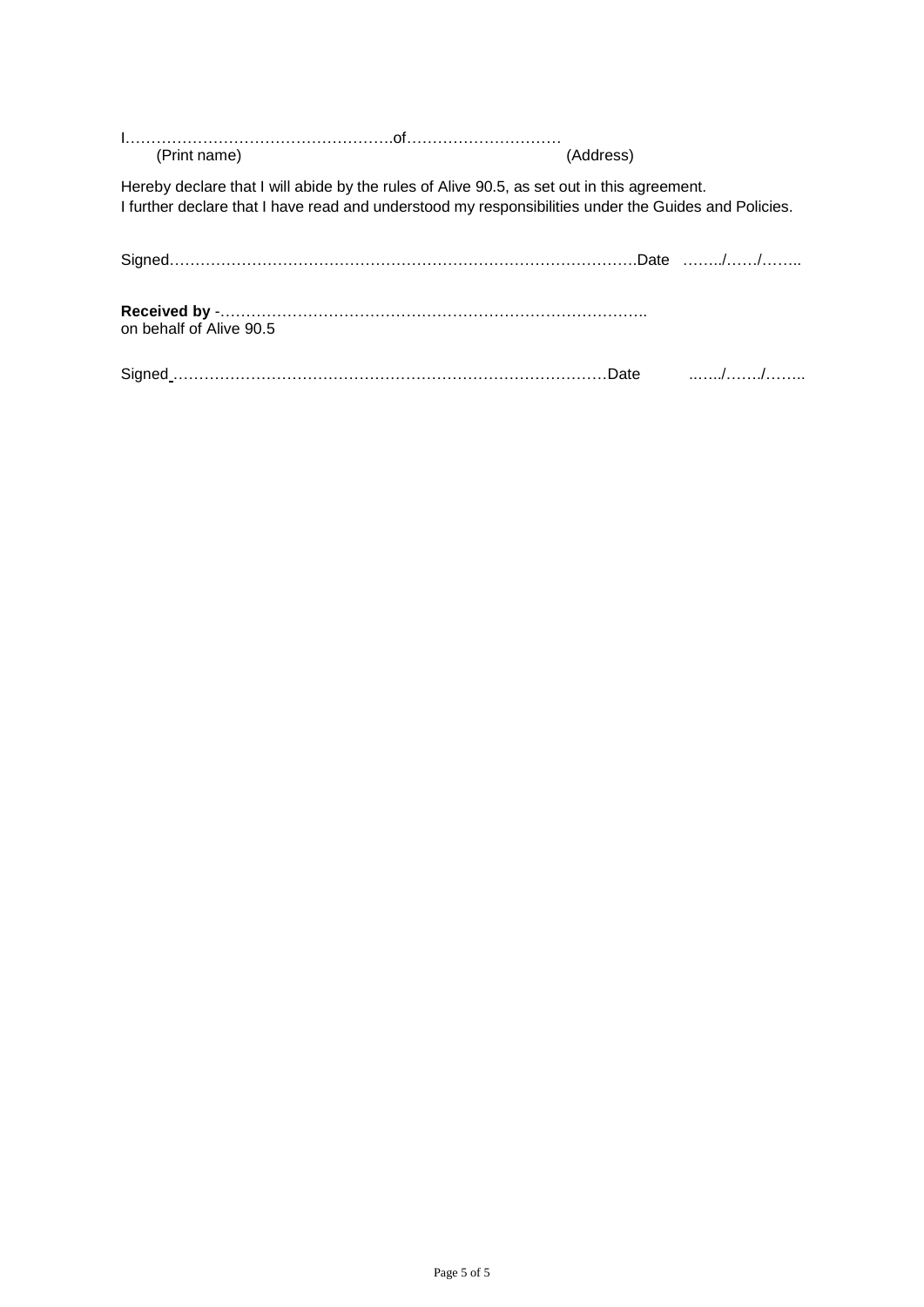

# Alive 90.5 Guide

# **Before going on-Air.**

Before any presenter and/or producer can go to air or assist in any program they must:

- Be a current general member of Alive 90.5, Cumberland Community Radio Inc. in their own right
- Complete training procedures and/or be approved by the Board or by a committee established by the Board
- Have signed the Presenter Agreement and initialled all pages to show full understanding and compliance with this agreement and guidelines.
- Be under the immediate supervision of an approved adult presenter if under the age of 18 years. (This is important to protect our legal and insurance positions.)
- Ensure that the Station has a full description of your show and a picture of the presenter(s) or show content.

# **PRE-BROADCAST PROCEDURES**:

- Presenters should;
	- o arrive at least 30 minutes prior to their shift.
	- o set up their program, including station and program sponsors.
	- o read and comply with station memos and/ or notices.
	- o Presenters should check their pigeon hole for mail, notices etc.
	- o not interfere with the program currently going to air.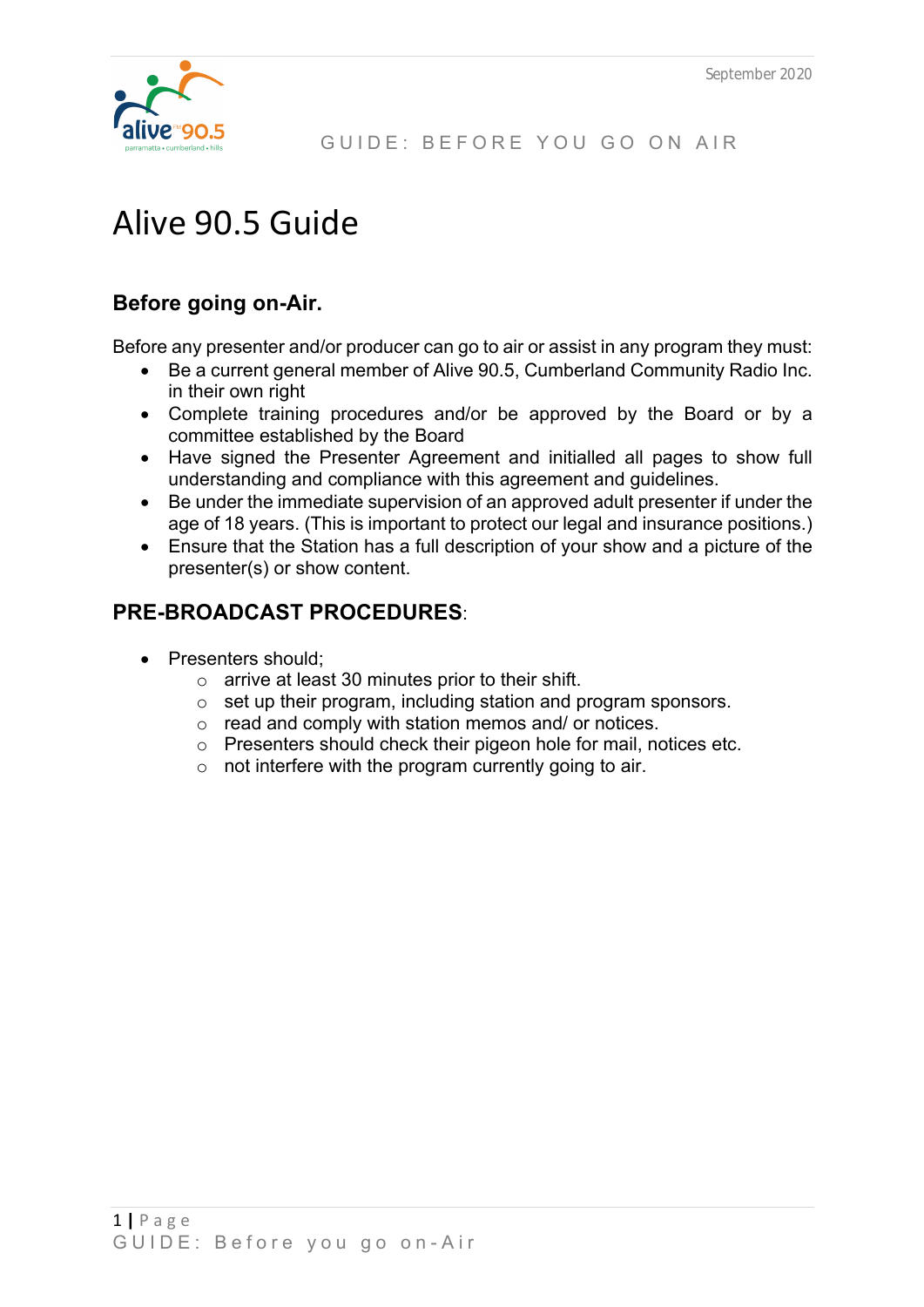

GUIDE: WHEN YOU ARE ON AIR

# **GUIDE2: WHEN YOU ARE ON-AIR**

- Allow sufficient time to be prepared and punctual. Start and conclude the program on time.
- Station IDs ("You are listening to Alive 90.5 FM") should be either presented by you or use a pre-recorded ID after every song.
- Time calls and a brief weather update should be given after every  $2<sup>nd</sup>$  song or song bracket and at regular intervals and/or as indicated on the program schedule.
- Station identification is particularly important as we are in a multi-station market.
- In keeping with accepted community standards, there shall be no:
	- Consumption of alcohol
	- Consumption or narcotics or other illegal drugs
	- Smoking

on The Stations premises at any time

- Do not criticise The Station's programs, music, Board of Management, volunteer or paid staff or other presenters. We welcome your ideas on how to improve the Station at any time to mail@alive905.com.au
- Ensure that all sponsorships programmed for your show are read/played as set out. These include station promos.

### **At the end of your Program;**

- Aim to conclude your program 10 mins before the end of the hour. Leave the Playout on Automate.
- Change of shift is to take placed during the last track before the news (if applicable). If the news is not played, then the change-over is to take place during each program's last track. You are asked to try and make the changeover as smooth as possible.
- The studio should be left in the "ready to broadcast" mode if there is no one coming on after you.
- All faders except for automation should be left in the "off" position with faders moved to the lowest position.
- Do not turn off the panel, computers or monitors.
- When leaving ensure a program is going to air. Check it on your car radio.
- If you are the last person to use a studio, please turn off the lights and the airconditioning.

### **Last to Leave the Station?:**

- Security of The Station premises is essential.
- The studio doors are to be closed and the front door must be locked securely. Double check the door. If you are last to leave, arm the burglar alarm (by entering your access code and pressing "ON").
- Should you be the last to leave, turn the master light switch off. It is situated on the right hand side of the exit door
- The studio should be left in the basic "ready to use" mode. Should you use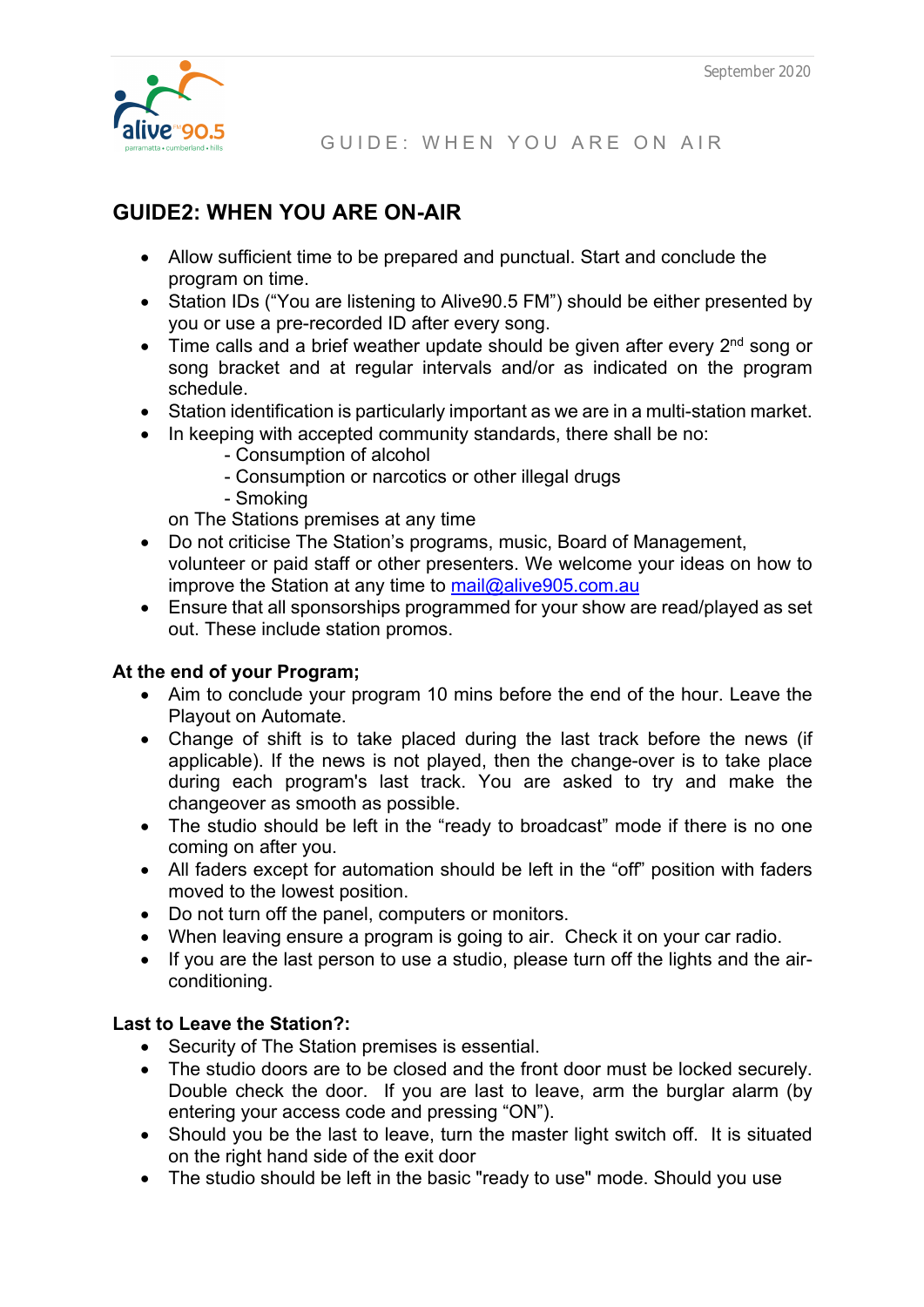

**IIVC™90.5**<br>ranata-sumberland-hills GUIDE: WHEN YOU ARE ON AIR

supplementary equipment please reset all switches and plug all standard equipment back in and ensure that it is operational.

- Record all malfunctions in the online studio issues log.
- Write down phone messages and send them to mail@alive905.com.au for distribution.
- Promote other programs on The Station. This kind of promotion extends listener patterns. A program guide is available in the studio, or on The Stations web site.
- Be aware of your responsibility as a broadcaster. You are on a community radio station in a major market.

If you can't get to the Station:

- Life happens. If you can please let the Programming Manager know as far in advance as possible.
- The Board, via the Program Manager will arrange for Presenters in vacant time slots for Station shows only.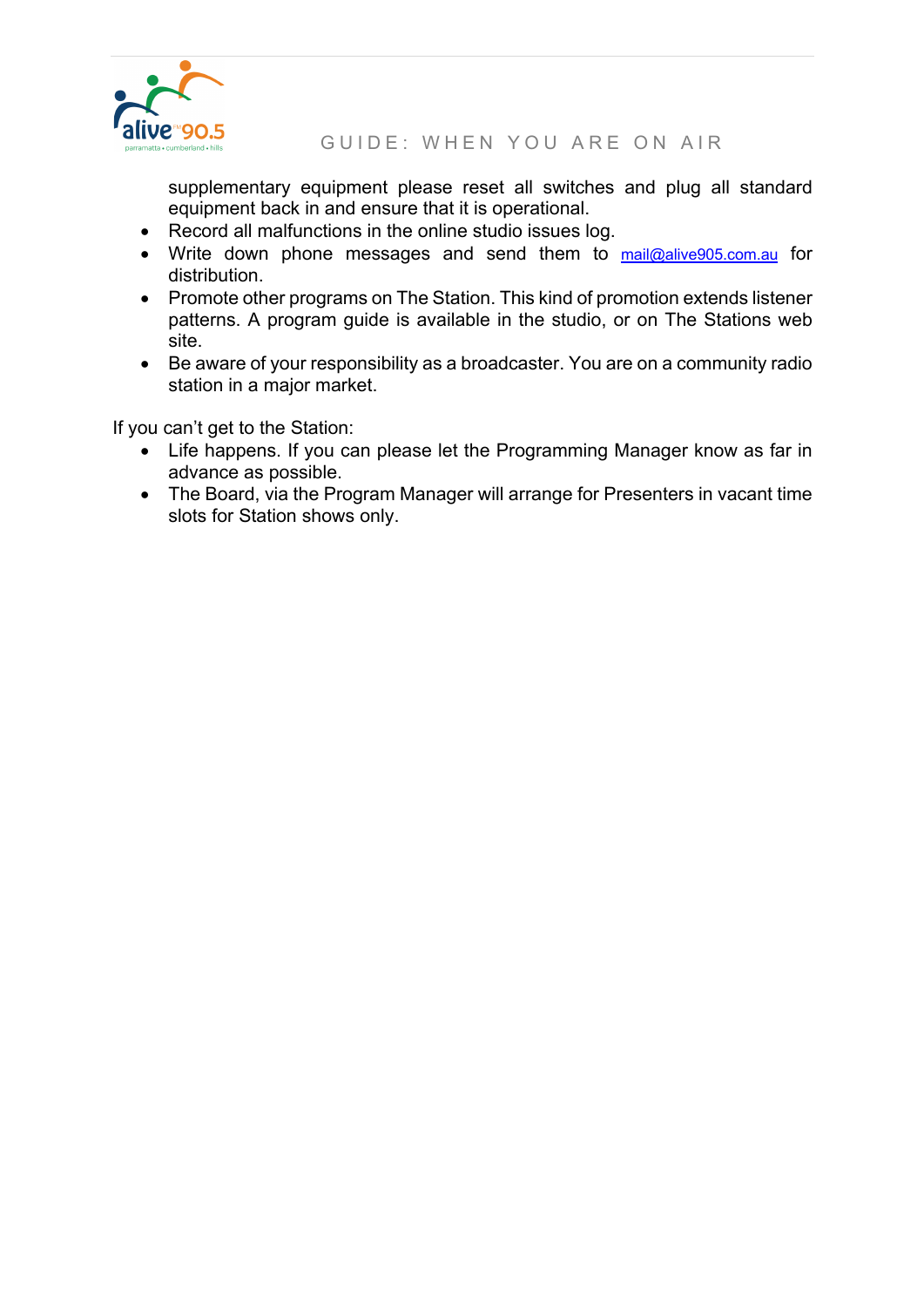

### GUIDE 3: STATION FACILITIES

### **We are fortunate to have two professional broadcast Studios.**

Studio1: The left hand door as you enter the Station. Studio2: Directly opposite the entry door. The larger studio.

# **STUDIO1: PRODUCTION STUDIO**:

Studio 1 will be used for the following purposes:

- Stand by broadcast studio
- Training studio
- Production studio

### **The use of Studio 1 as a broadcast studio takes precedence over any other use**.

- Persons wishing to use Studio 1 must book its use. A booking sheet for this purpose is located on the studio door.
- Arrangements will be made by station management to provide training where necessary on the use of the equipment and arrange access.
- Studio 1 may be used to pre-record programs or segments for use on our station. It may be used by members to record sponsorship announcements for their programs. It may be used to prepare sample segments for those seeking admission to A.F.T.R.S. or other such courses.
- It may not be used to prepare material for broadcast on any other station
- The person using Studio 1 must re-set all equipment after use so that it is ready for the next person.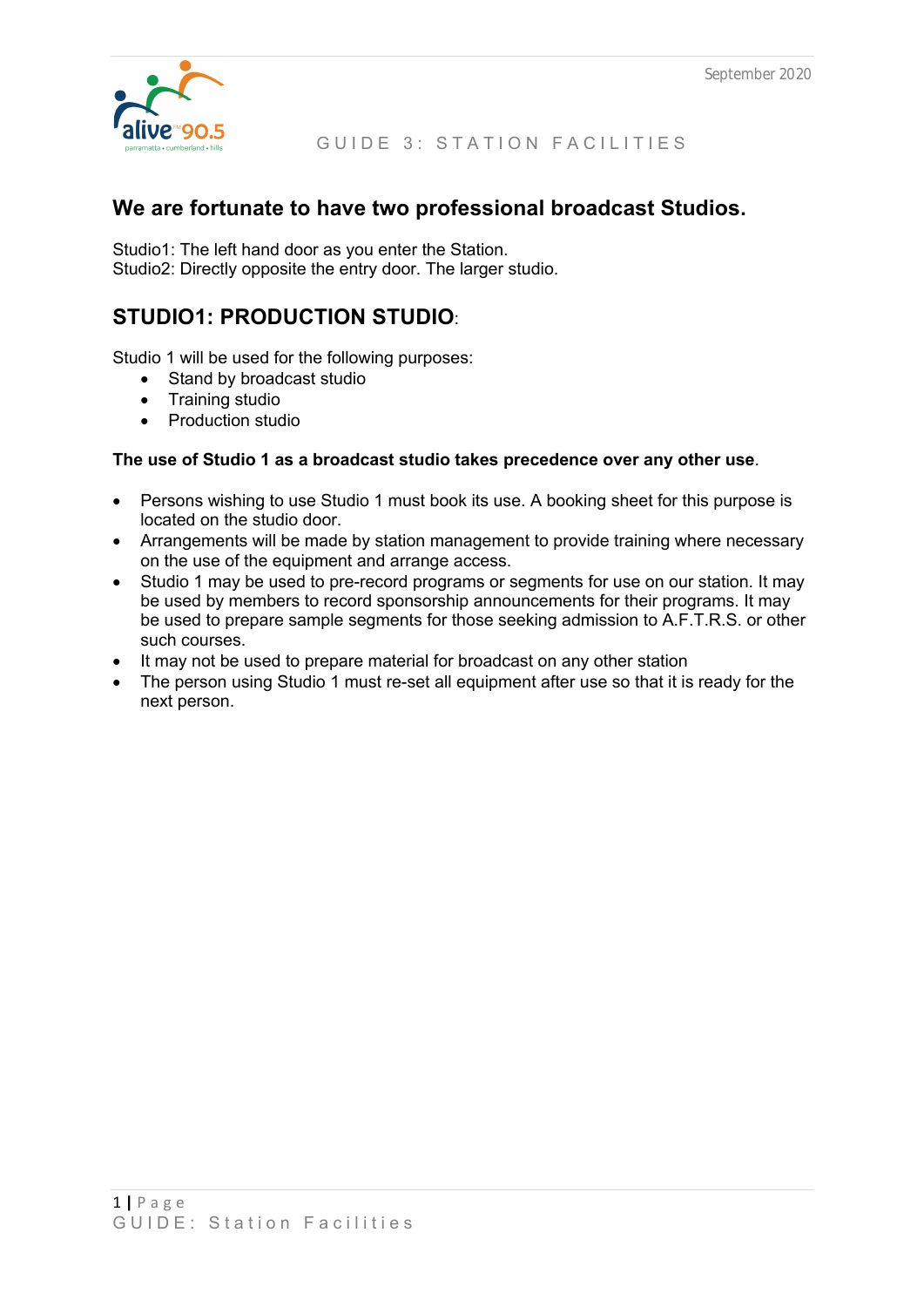

# **PROGRAMMING:**

- Any person may submit a program proposal. Any such proposal will be placed before the Program Committee for consideration.
- The Program Committee will consider the nature of the program, the availability of a suitable time, the current program mix, and the technical competence of the presenter in deciding whether to approve a program.
- The Program Committee will consider the best placement of programs.
- If there are competing applications of equal quality for a particular time slot, preference would ordinarily be given to an applicant who lives in our broadcast area.
- In considering program proposals the Program Committee will take into account the needs of individuals or groups who are not adequately served by other media in our Service Area.
- Should a program be awarded to a presenter, the agreement is between the presenter and 'Alive 90.5'. The presenter does not take control of the spot allotted. If and when the presenter relinquishes the spot, it reverts to the control of 'Alive 90.5'.

# **COMMUNITY SERVICE ANNOUNCEMENTS (CSAs)**

- Two CSAs are already programmed into the playlist for every hour.
- Presenters should endeavour to play a minimum of two community announcements per hour including Special shows.
- A Community announcement is one made on behalf of a non-profit Community organisation e.g. Salvation Army, Heart Foundation etc.
- There are a number of pre-recorded community announcements on the Z drive.
- There is also a link on PC2 in Studio 2 to updated live reads.

Be aware that some profit-making organisations will try to have material played as community announcements when they are really advertisements in breach of our license conditions.

# **GIVEAWAYS**

- All Giveaways must be approved by the Board
- Giveaways are a great way of treating your listeners and/or subscribers to a special treat every so often.
- In this way, many define giveaways as a station promo. But you need to be careful when planning the giveaway segment.
- If the giveaway is accompanied by an unpaid promo, then you could be found to be in breach of the Act by broadcasting an advertisement.